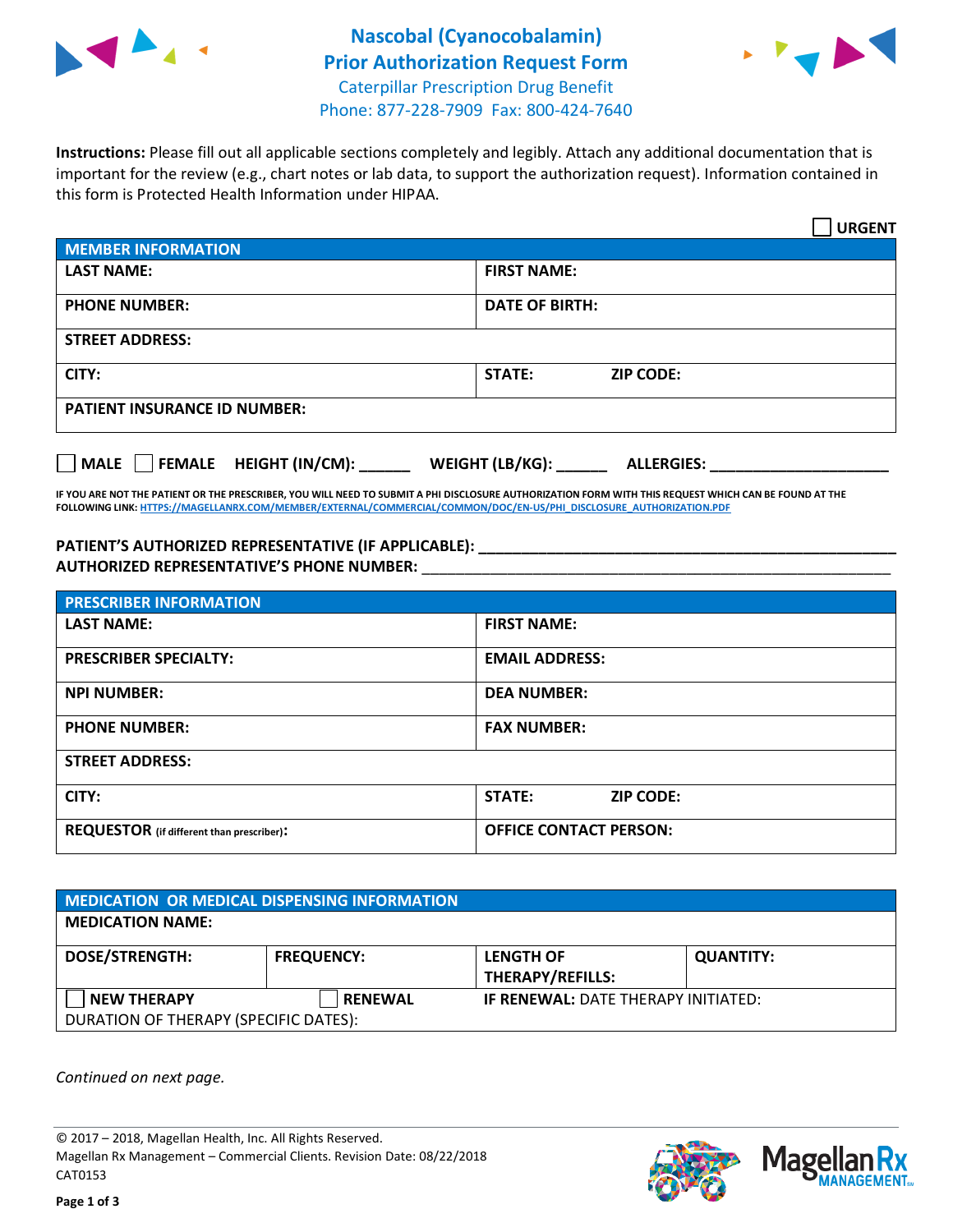



| MEMBER'S LAST NAME: NAME:                                                                                                                                                                                                                                                                               | <b>MEMBER'S FIRST NAME:</b>                                                                                      |                                           |  |  |
|---------------------------------------------------------------------------------------------------------------------------------------------------------------------------------------------------------------------------------------------------------------------------------------------------------|------------------------------------------------------------------------------------------------------------------|-------------------------------------------|--|--|
|                                                                                                                                                                                                                                                                                                         | 1. HAS THE PATIENT TRIED ANY OTHER MEDICATIONS FOR THIS CONDITION?                                               | YES (if yes, complete below)<br><b>NO</b> |  |  |
| <b>MEDICATION/THERAPY (SPECIFY</b>                                                                                                                                                                                                                                                                      | <b>DURATION OF THERAPY (SPECIFY</b>                                                                              | <b>RESPONSE/REASON FOR</b>                |  |  |
| DRUG NAME AND DOSAGE):                                                                                                                                                                                                                                                                                  | DATES):                                                                                                          | <b>FAILURE/ALLERGY:</b>                   |  |  |
|                                                                                                                                                                                                                                                                                                         |                                                                                                                  |                                           |  |  |
|                                                                                                                                                                                                                                                                                                         |                                                                                                                  |                                           |  |  |
|                                                                                                                                                                                                                                                                                                         |                                                                                                                  |                                           |  |  |
| <b>2. LIST DIAGNOSES:</b>                                                                                                                                                                                                                                                                               |                                                                                                                  | ICD-10:                                   |  |  |
|                                                                                                                                                                                                                                                                                                         |                                                                                                                  |                                           |  |  |
|                                                                                                                                                                                                                                                                                                         | 3. REQUIRED CLINICAL INFORMATION: PLEASE PROVIDE ALL RELEVANT CLINICAL INFORMATION TO SUPPORT A                  |                                           |  |  |
| PRIOR AUTHORIZATION.                                                                                                                                                                                                                                                                                    |                                                                                                                  |                                           |  |  |
| <b>Clinical Information:</b>                                                                                                                                                                                                                                                                            |                                                                                                                  |                                           |  |  |
|                                                                                                                                                                                                                                                                                                         | Is the patient using the prescribed medication to maintain hematologic status? $\square$ Yes $\square$ No        |                                           |  |  |
|                                                                                                                                                                                                                                                                                                         |                                                                                                                  |                                           |  |  |
| Select the cause of the hematologic condition:                                                                                                                                                                                                                                                          |                                                                                                                  |                                           |  |  |
|                                                                                                                                                                                                                                                                                                         | $\Box$ Competition for vitamin B12 by intestinal parasites or bacteria (e.g., tapeworm, blind loop syndrome)     |                                           |  |  |
| $\Box$ Dietary deficiency of vitamin B12 due to strict vegetarian diet                                                                                                                                                                                                                                  |                                                                                                                  |                                           |  |  |
| $\Box$ Inadequate secretion of intrinsic                                                                                                                                                                                                                                                                |                                                                                                                  |                                           |  |  |
|                                                                                                                                                                                                                                                                                                         | $\Box$ Inadequate utilization of vitamin B12 (e.g., antimetabolites are employed in the treatment of neoplasia)  |                                           |  |  |
|                                                                                                                                                                                                                                                                                                         | $\Box$ Malabsorption of vitamin B12 due to a structural or functional damage to the stomach or ileum             |                                           |  |  |
| $\Box$ Pernicious anemia with no nervous system involvement                                                                                                                                                                                                                                             |                                                                                                                  |                                           |  |  |
|                                                                                                                                                                                                                                                                                                         |                                                                                                                  |                                           |  |  |
|                                                                                                                                                                                                                                                                                                         |                                                                                                                  |                                           |  |  |
|                                                                                                                                                                                                                                                                                                         |                                                                                                                  |                                           |  |  |
|                                                                                                                                                                                                                                                                                                         | Are there any other comments, diagnoses, symptoms, medications tried or failed, and/or any other information the |                                           |  |  |
| physician feels is important to this review?                                                                                                                                                                                                                                                            |                                                                                                                  |                                           |  |  |
|                                                                                                                                                                                                                                                                                                         |                                                                                                                  |                                           |  |  |
|                                                                                                                                                                                                                                                                                                         |                                                                                                                  |                                           |  |  |
|                                                                                                                                                                                                                                                                                                         |                                                                                                                  |                                           |  |  |
| Please note: Not all drugs/diagnosis are covered on all plans. This request may be denied unless all required                                                                                                                                                                                           |                                                                                                                  |                                           |  |  |
| information is received.                                                                                                                                                                                                                                                                                |                                                                                                                  |                                           |  |  |
| ATTESTATION: I attest the information provided is true and accurate to the best of my knowledge. I understand that                                                                                                                                                                                      |                                                                                                                  |                                           |  |  |
| the Health Plan, insurer, Medical Group or its designees may perform a routine audit and request the medical                                                                                                                                                                                            |                                                                                                                  |                                           |  |  |
| information necessary to verify the accuracy of the information reported on this form.                                                                                                                                                                                                                  |                                                                                                                  |                                           |  |  |
| Prescriber Signature or Electronic I.D. Verification:                                                                                                                                                                                                                                                   |                                                                                                                  | Date:                                     |  |  |
| CONFIDENTIALITY NOTICE: The documents accompanying this transmission contain confidential health information that is legally privileged. If                                                                                                                                                             |                                                                                                                  |                                           |  |  |
| you are not the intended recipient, you are hereby notified that any disclosure, copying, distribution, or action taken in reliance on the contents<br>of these documents is strictly prohibited. If you have received this information in error, please notify the sender immediately (via return FAX) |                                                                                                                  |                                           |  |  |
| and arrange for the return or destruction of these documents.                                                                                                                                                                                                                                           |                                                                                                                  |                                           |  |  |
|                                                                                                                                                                                                                                                                                                         |                                                                                                                  |                                           |  |  |
|                                                                                                                                                                                                                                                                                                         |                                                                                                                  |                                           |  |  |
| <b>FAX THIS FORM TO: 800-424-7640</b>                                                                                                                                                                                                                                                                   |                                                                                                                  |                                           |  |  |

**MAIL REQUESTS TO:** Magellan Rx Management Prior Authorization Program; c/o Magellan Health, Inc.

© 2017 – 2018, Magellan Health, Inc. All Rights Reserved. Magellan Rx Management – Commercial Clients. Revision Date: 08/22/2018 CAT0153